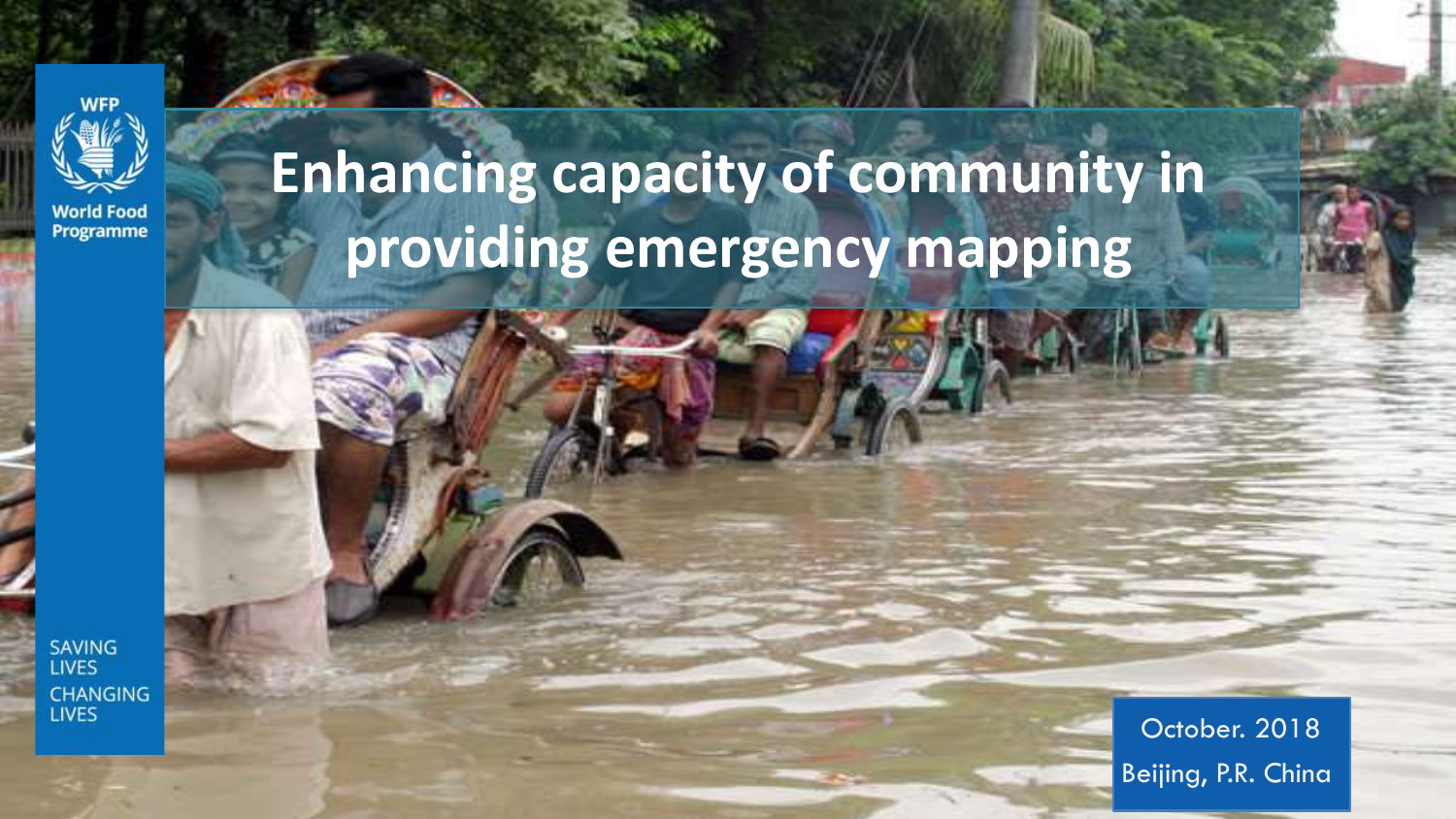### Comparison of assessment timelines

#### REGULAR ASSESSMENT PROCESS - Philippines, Typhoon Haiyan, November 2013



Comparison between the more conventional emergency assessment process used by WFP after typhoon Haiyan in the Philippines in 2013 (top), and the 72 hours approach used after the earthquake in Nepal in 2015 (bottom).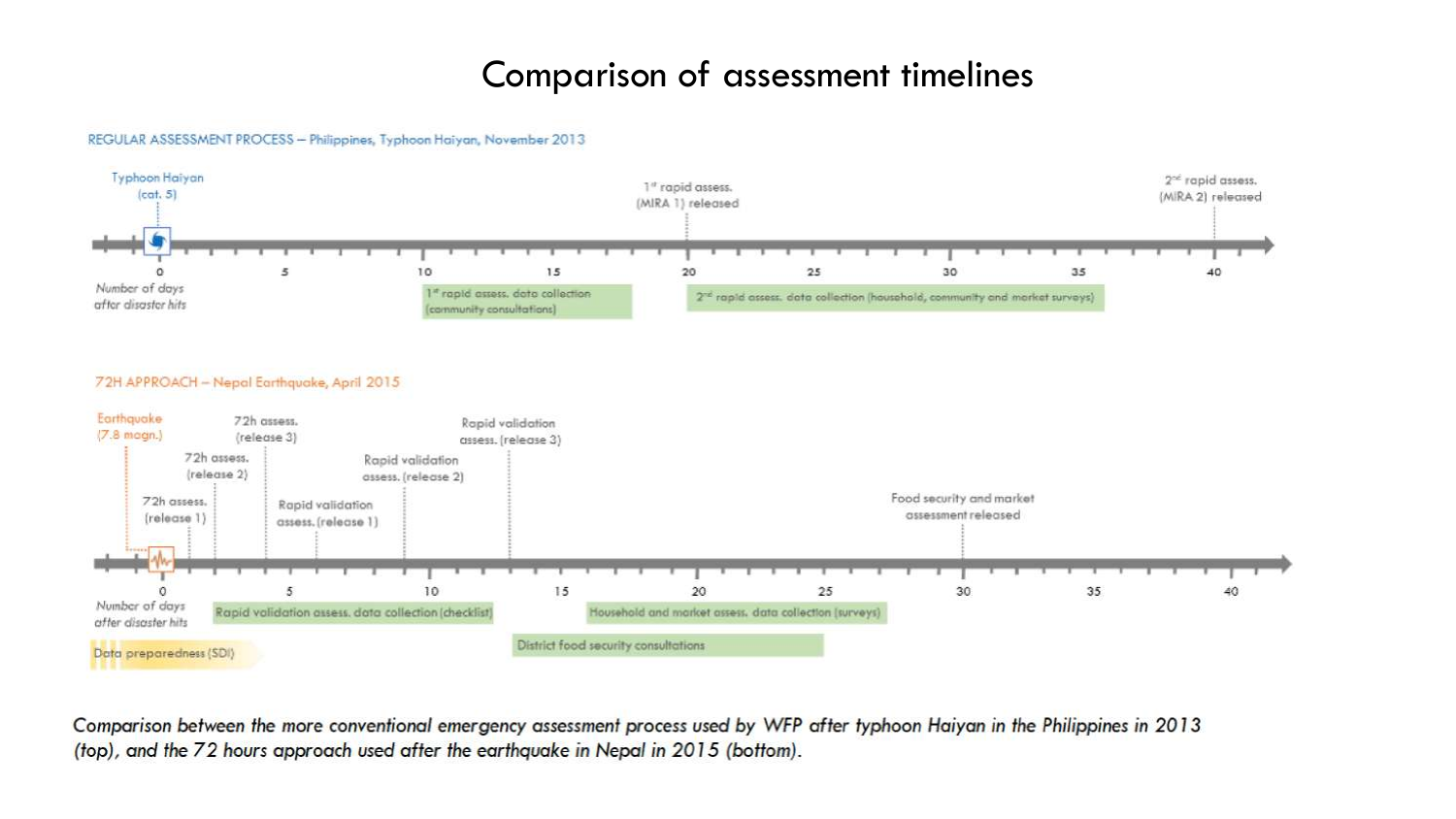# **72 Hour Three Phased Proactive Approach**

**Phase 1** Data Preparedness

**Phase 2** Secondary Data Analysis

**Phase 3** Field Validation

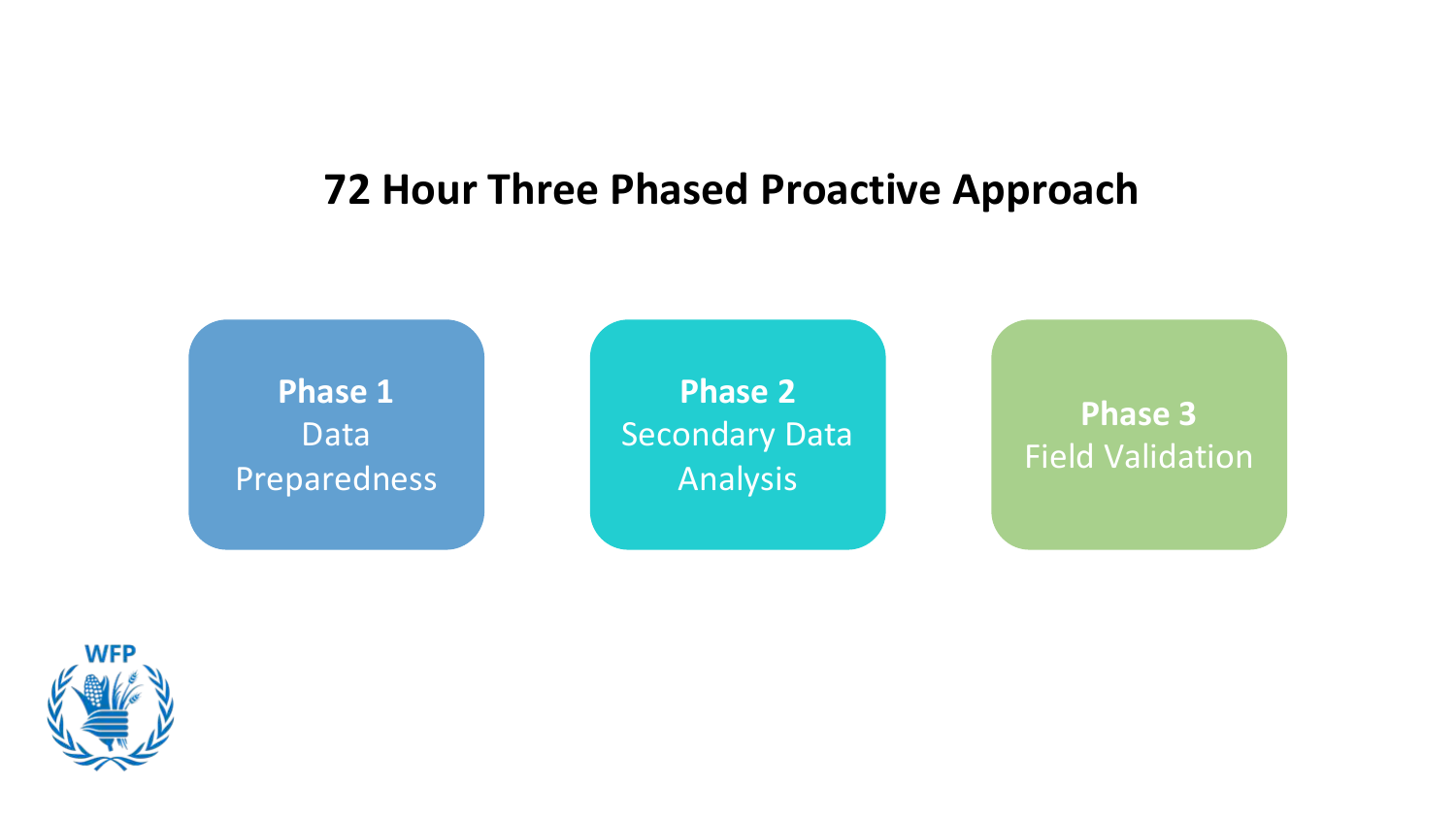### **Data Preparedness: Through Crowdsourced, Community Mapping - Nepal**



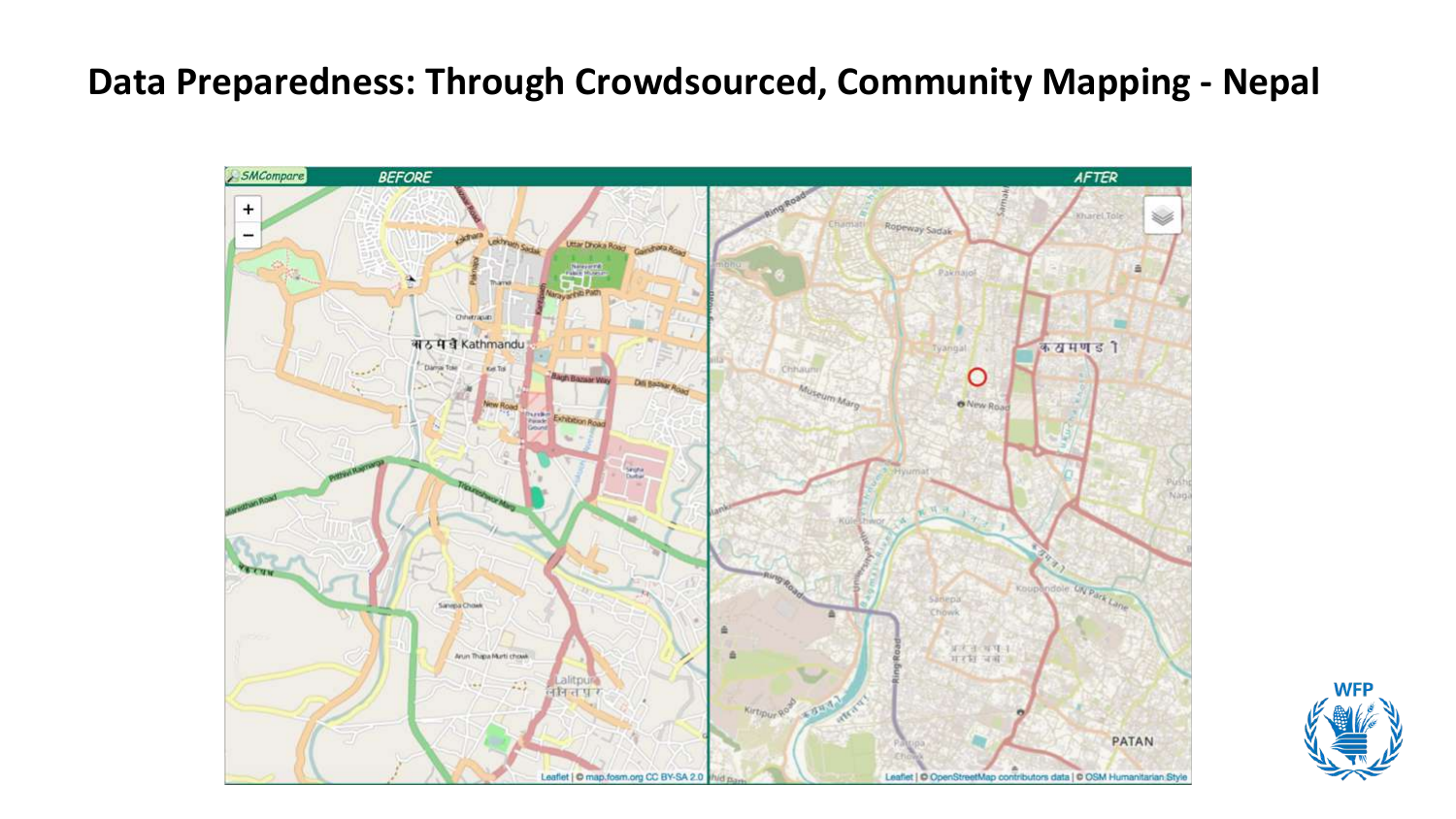







PRE-DISASTER mapathons are organised with the support of partners like MapAction which helps to maintain the baseline and elevate data preparedness.

Do the data scrambling before, not during a disaster!







Humanitarian OpenStreetMap Team

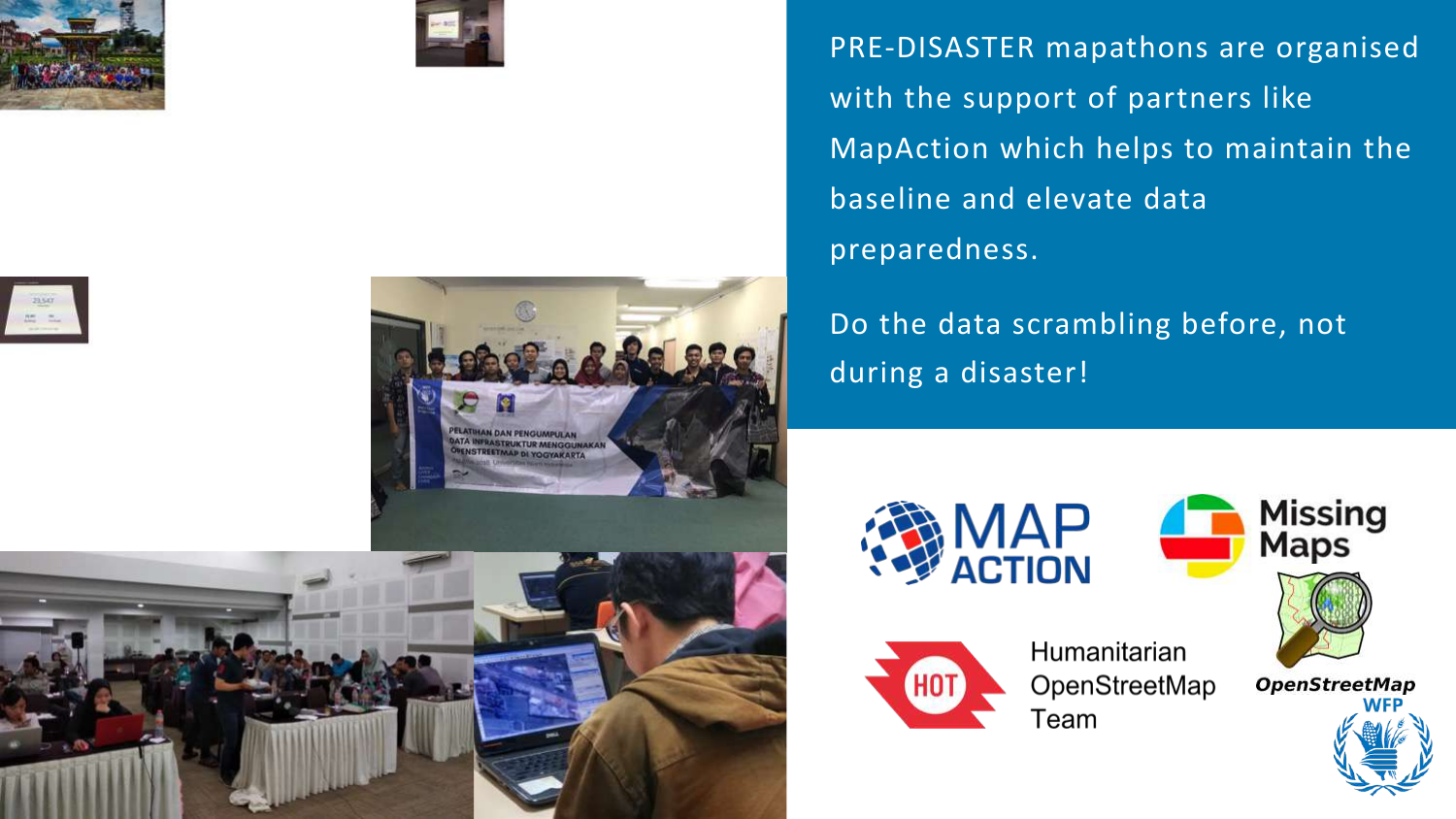

Field mappers are deployed to verify the features mapped during the remote mapping Mapathons.

Mobile GPS and handheld units are used. And cross referenced with on the ground knowledge of the local community.

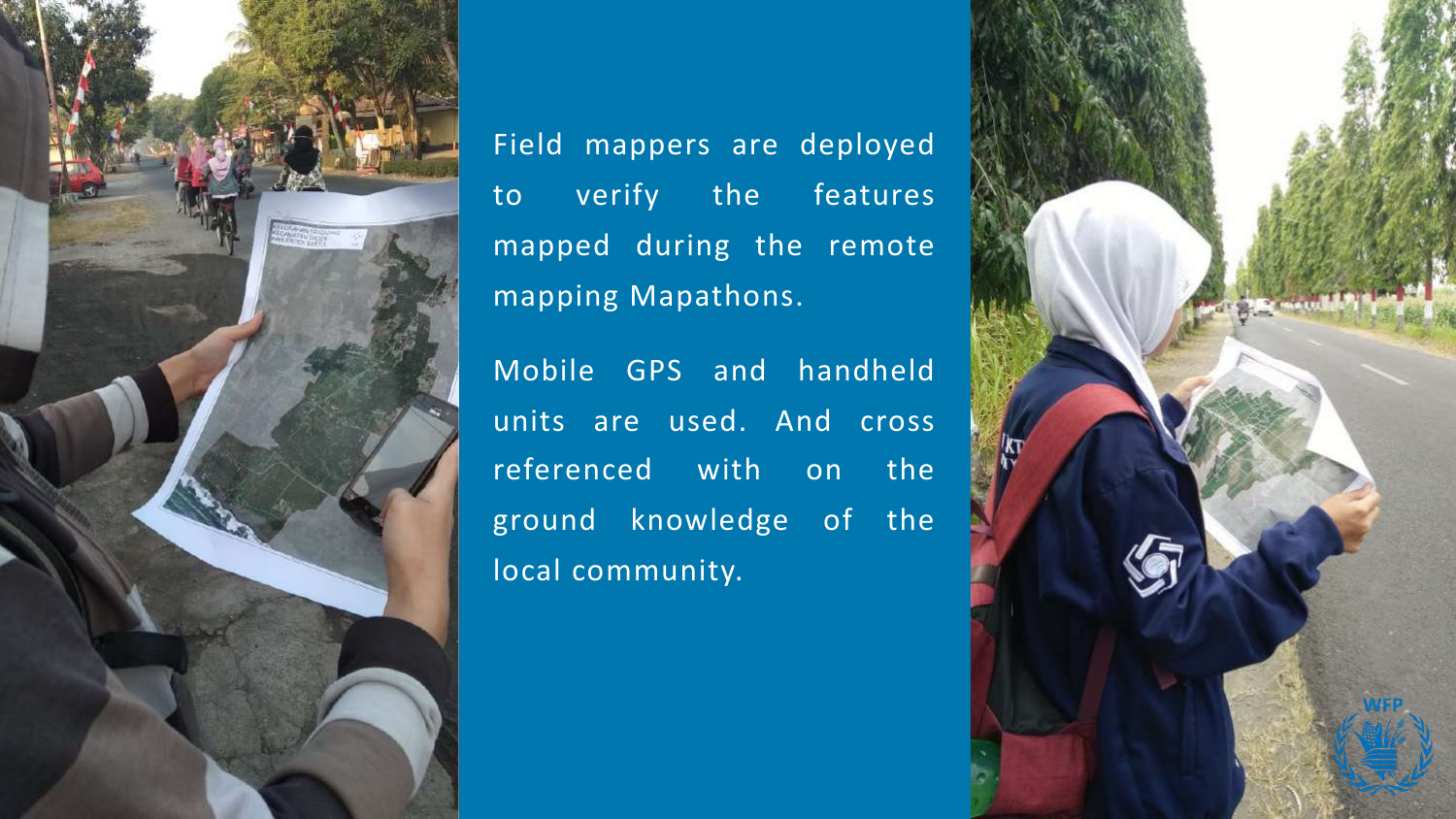### **Aftermath: Earthquake, Through Social Media - Nepal**



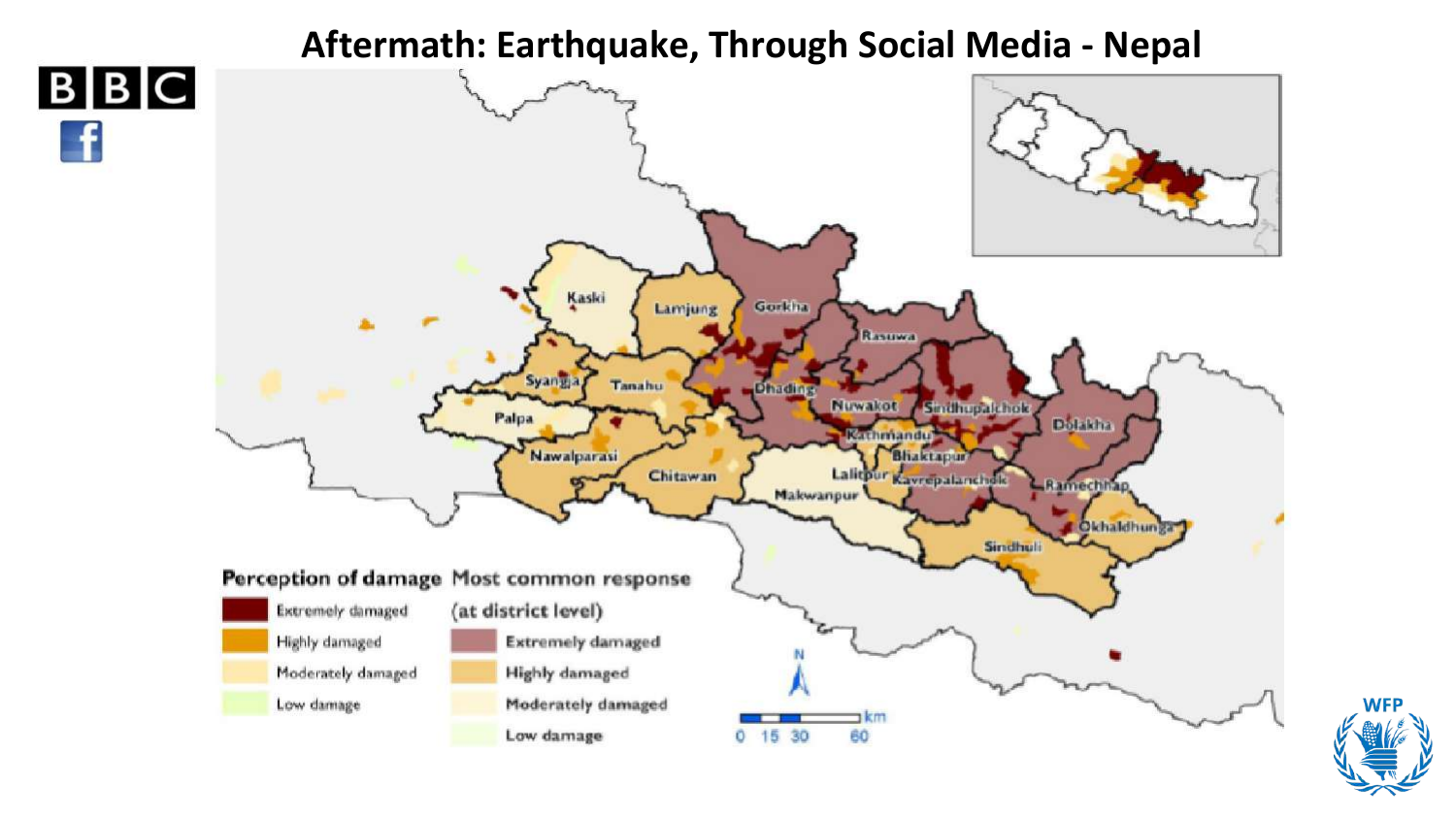# **mVAM: WFP's mobile Vulnerability Analysis and Mapping approach**

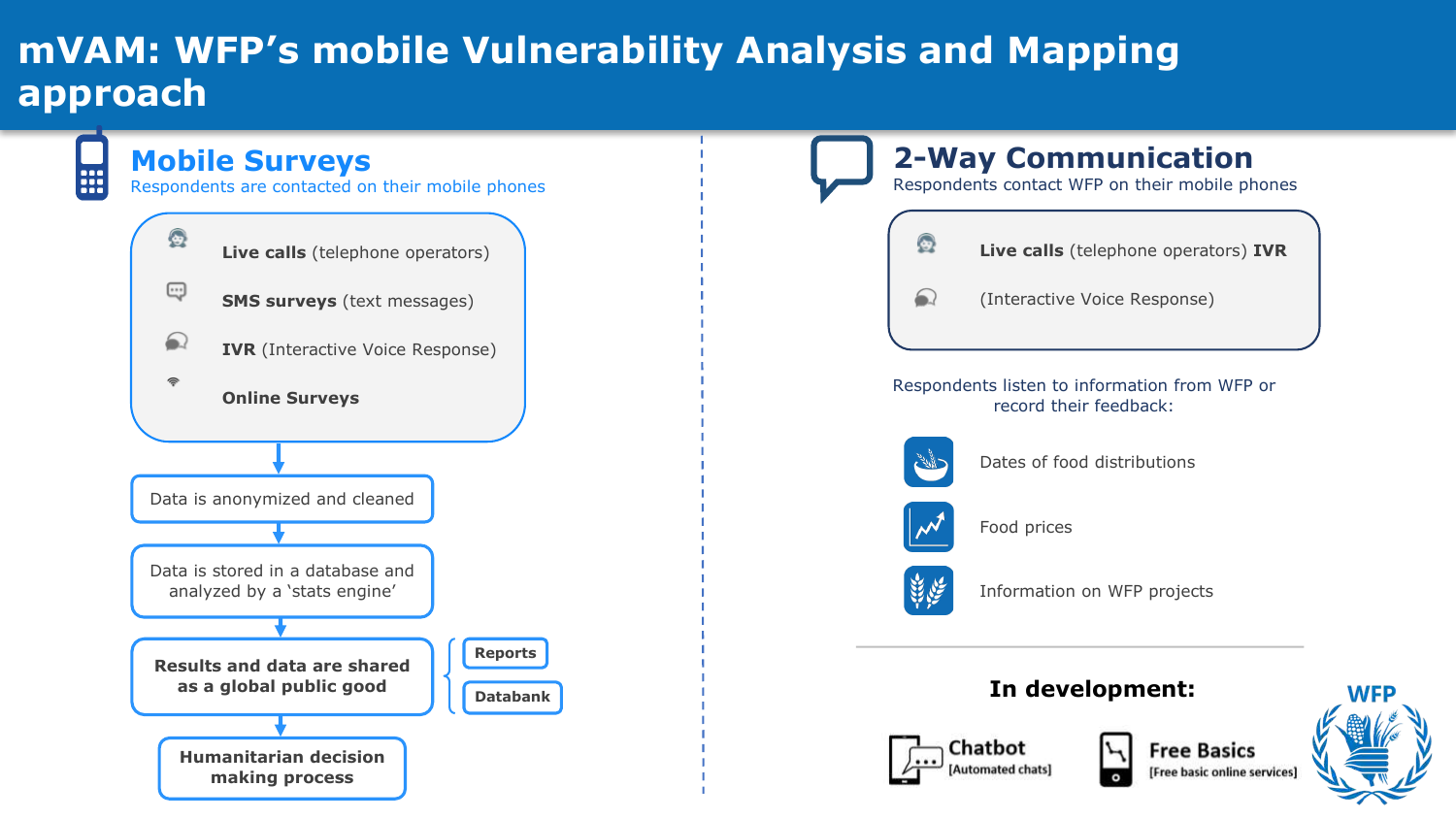### **Aftermath: Civil unrest, drought, IDPs, Through Social Media - Yemen**





Hover on any of the bubbles to view the response. The color represents the Governorate while the size Is proportional to the Food Consumption Score (FCS).

#### For further information

Arif Husain **Jean-Martin Bauer** Endalkachew Alamnew

arif.husain@wfp.org jean-martin.bauer@wfp.org endalkachew.alamnew@wfp.org Website: http://vam.wfp.org/sites/myam\_monitoring/

Blog: mvam.org Toolkit: http://resources.vam.wfp.org/mVAM



Kingdom of the Netherlands

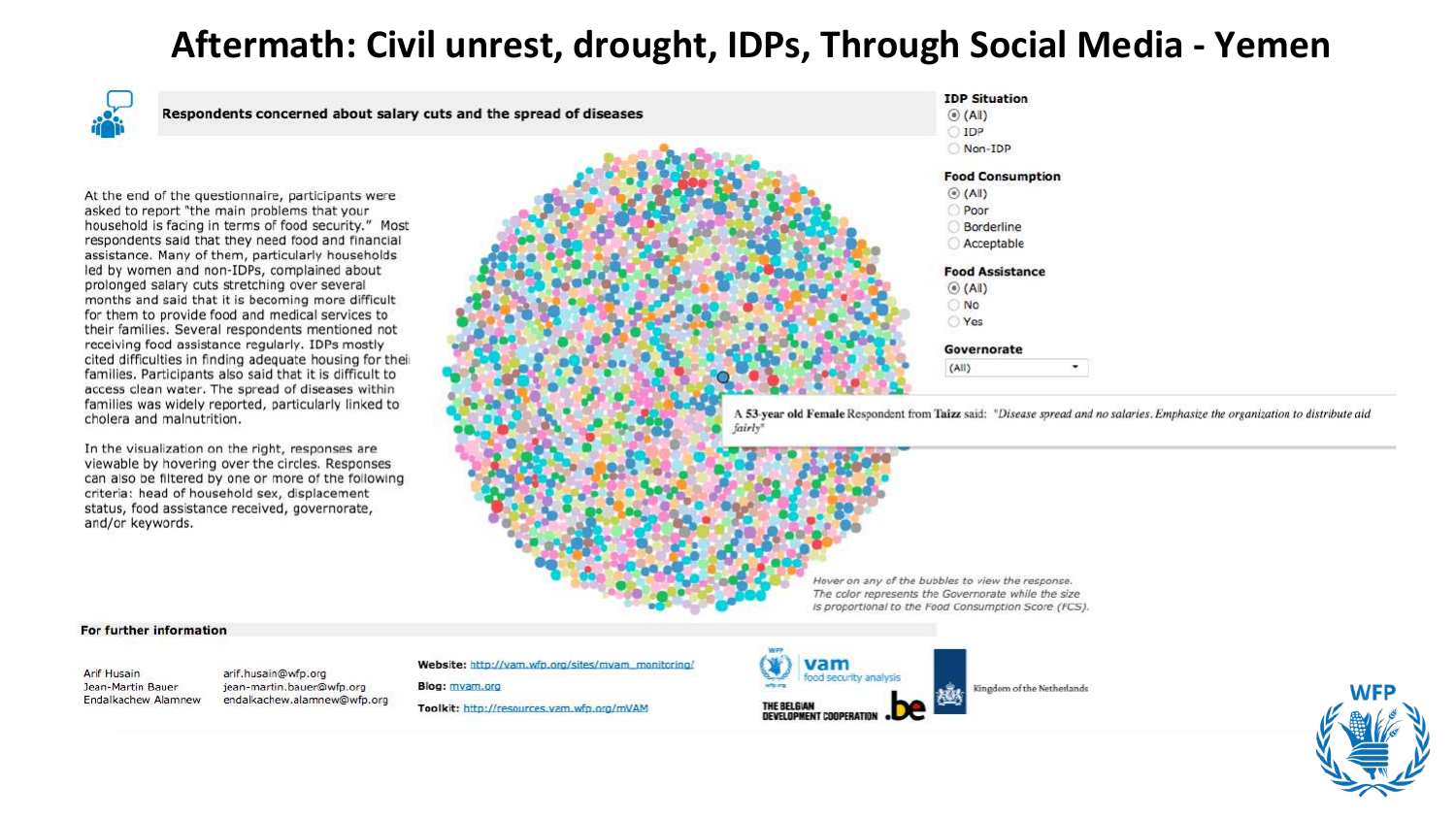# **Through Humanitarian Apps developed by the UN**



Scan the QR code or go to

http://grs.ly/8d3lnfk



To download from App Store or



Harvard Humanitarian Initiative and OCHA with support from WFP

### **C** KoBoToolbox



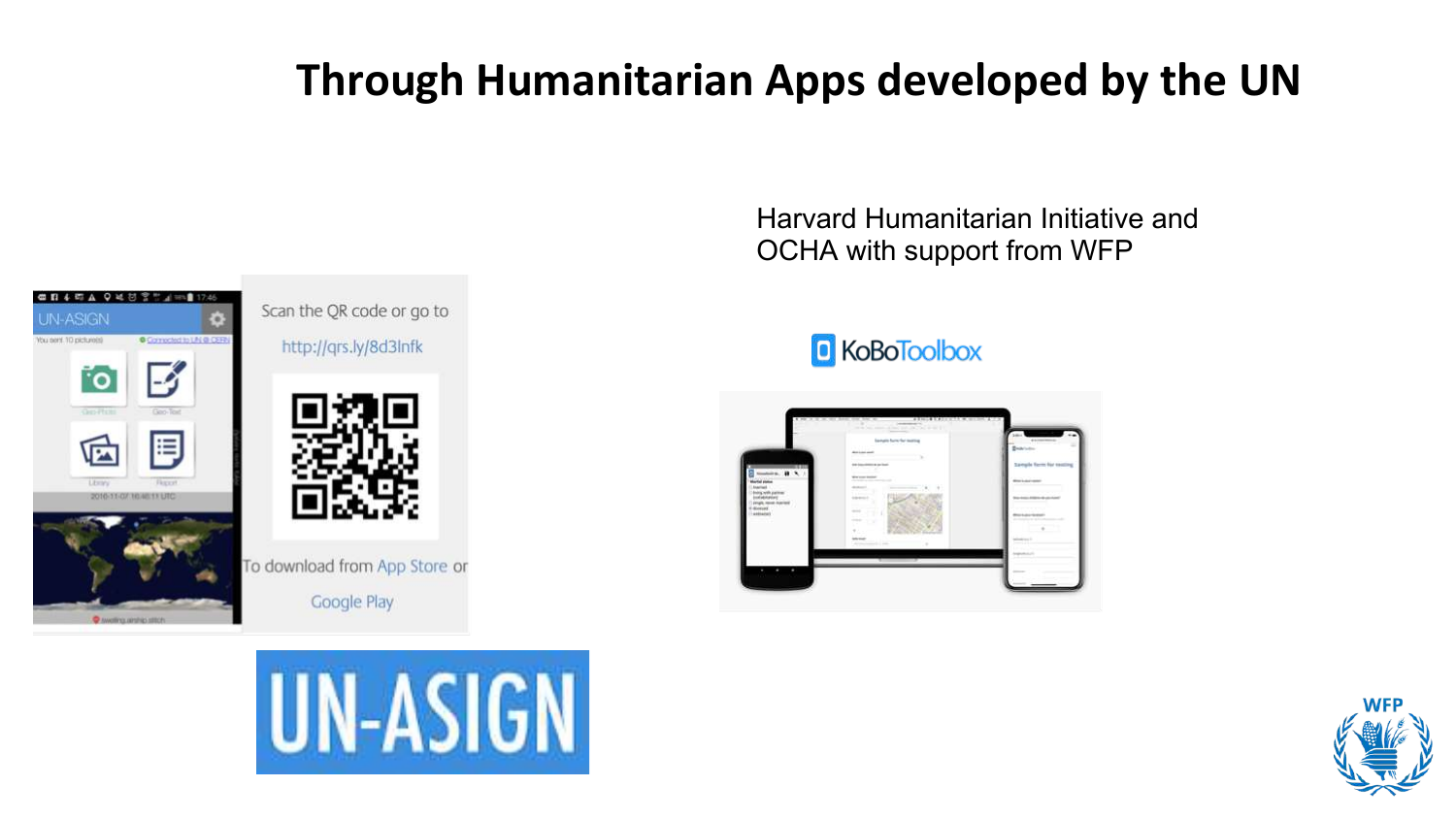

OSM - **Digitizing** building footprints to estimate population living in each camp. Cross reference with beneficiaries data

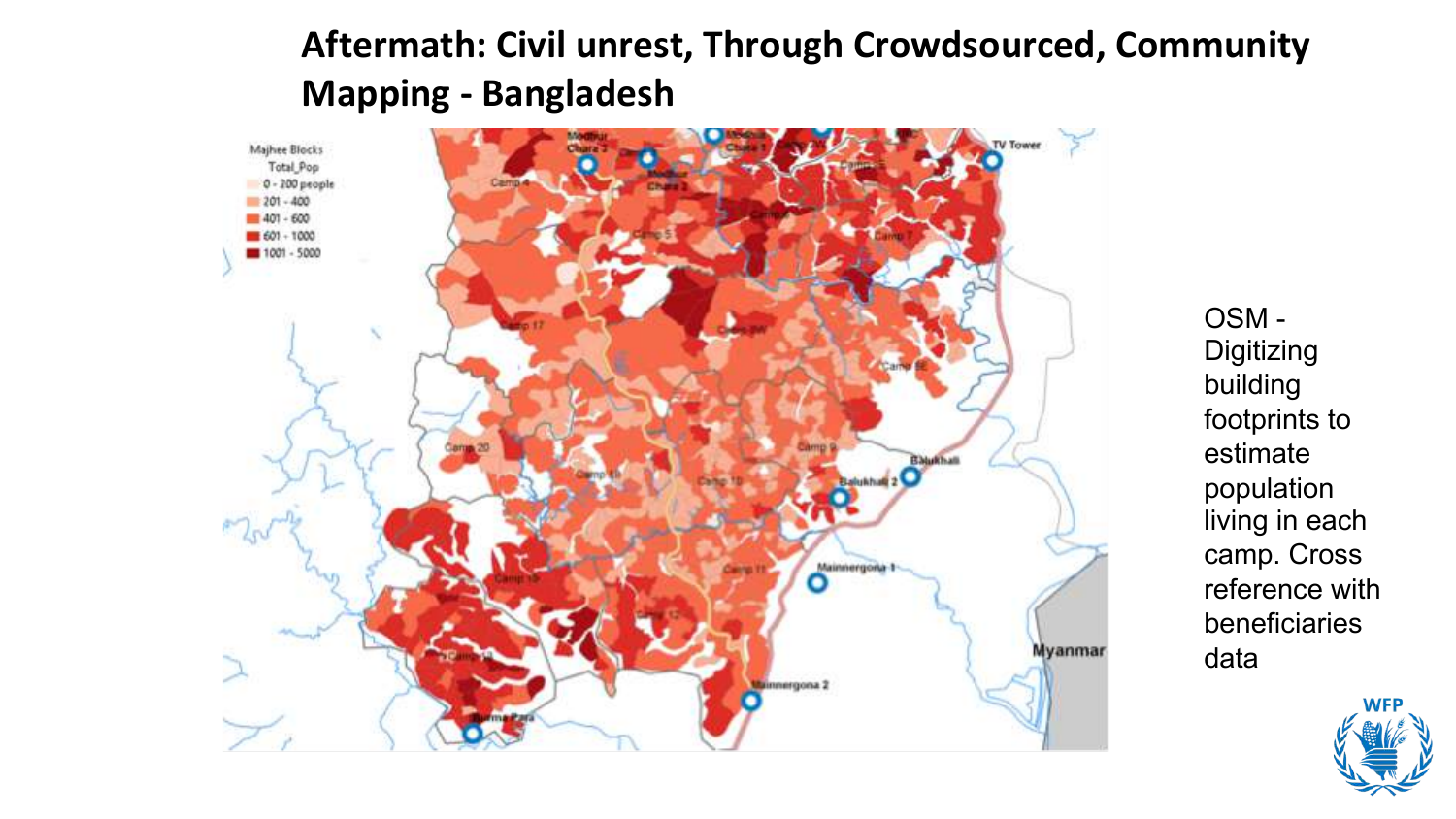

OSM - Digitizing road, tracks to estimate travel time (on foot) to nearest camp based on accessibility model

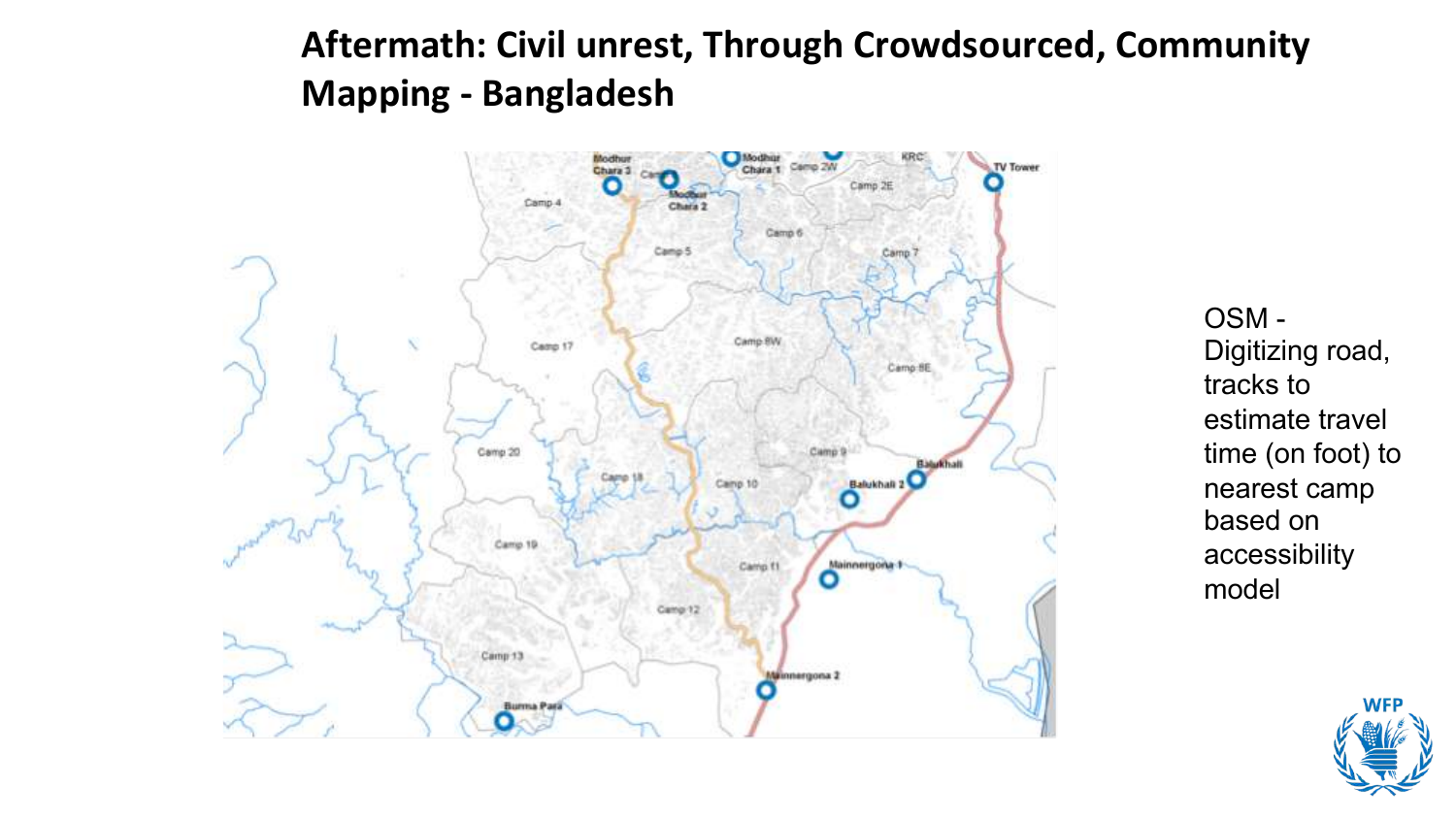

OSM - Digitizing road, tracks to estimate travel time (on foot) to nearest camp